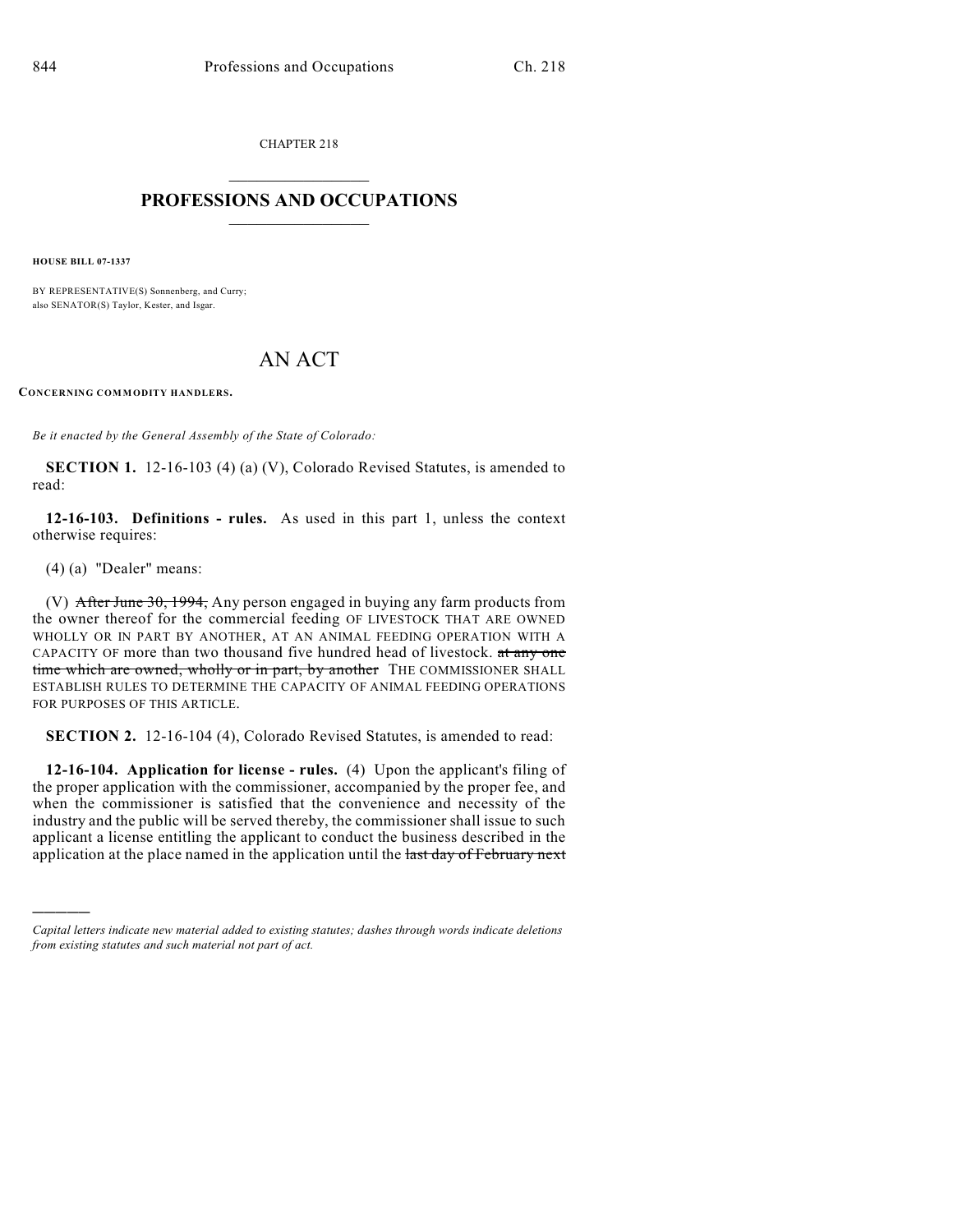following DATE SPECIFIED BY THE COMMISSIONER BY RULE or until the license has been suspended or revoked. The license of an agent shall expire upon the date of expiration of the license of the principal for whom the agent acts. The commissioner may also issue a license to each agent, with a separate agent's license being required for each principal. Any dealer, small-volume dealer, or agent shall show said license upon the request of any interested person. Each licensed dealer, small-volume dealer, or agent shall post such person's license or a copy thereof in the person's office or salesroom in plain view of the public.

**SECTION 3.** 12-16-105 (1) (a) (I) (A), (1) (b) (I), and (6), Colorado Revised Statutes, are amended to read:

**12-16-105.** License fee - renewal - repeal.  $(1)(a)(I)$  To and including June 30, 2007, for filing the application described in section 12-16-104, each applicant for a license in each of the following categories shall pay to the commissioner a fee as determined by the agricultural commission, which fee shall be transmitted to the state treasurer for credit to the inspection and consumer services cash fund created in section 35-1-106.5, C.R.S.:

(A) Dealers; except that a dealer who signs an affidavit stating that such dealer will pay SHALL MAKE PAYMENT IN cash OR BY ONE OF THE OTHER MEANS SPECIFIED IN SECTION 12-16-106 (1) (f) for each transaction for farm products shall pay no application fee;

(b) On and after July 1, 2007, for filing the application described in section 12-16-104, each applicant shall pay the following fee to the commissioner, who shall transmit all such fees to the state treasurer for credit to the general fund:

(I) Dealers, fifty dollars for each year; except that a dealer who signs an affidavit stating that such dealer will pay MAKE PAYMENT IN cash OR BY ONE OF THE OTHER MEANS SPECIFIED IN SECTION 12-16-106 (1) (f) for each transaction for farm products shall pay no application fee;

(6) Whenever the commissioner deems it appropriate,  $he$  THE COMMISSIONER may require of any applicant for an initial license, any applicant for a renewal of a license, or any licensee the submission of a financial statement or AN audit, prepared by a CERTIFIED public accountant, OR ANY OTHER INFORMATION to determine whether such person is in an adequate financial position to carry  $\sigma n$  OUT his OR HER duties as a licensee.

**SECTION 4.** 12-16-106 (1) (c) and (1) (f), Colorado Revised Statutes, are amended to read:

**12-16-106. Bonds and irrevocable letters of credit - exemptions.** (1) (c) The bond or irrevocable letter of credit shall be conditioned upon compliance with the provisions of this part 1 and upon the faithful and honest handling of farm products in accordance with the terms of this part 1 and shall cover any and all fees due the people of the state of Colorado by said THE dealer or transporter and all costs and reasonable attorney fees incident to any suit upon said THE bond or irrevocable letter of credit. Said THE bond or irrevocable letter of credit shall be to the state in favor of every producer, dealer, small-volume dealer, or owner and, in the instance of a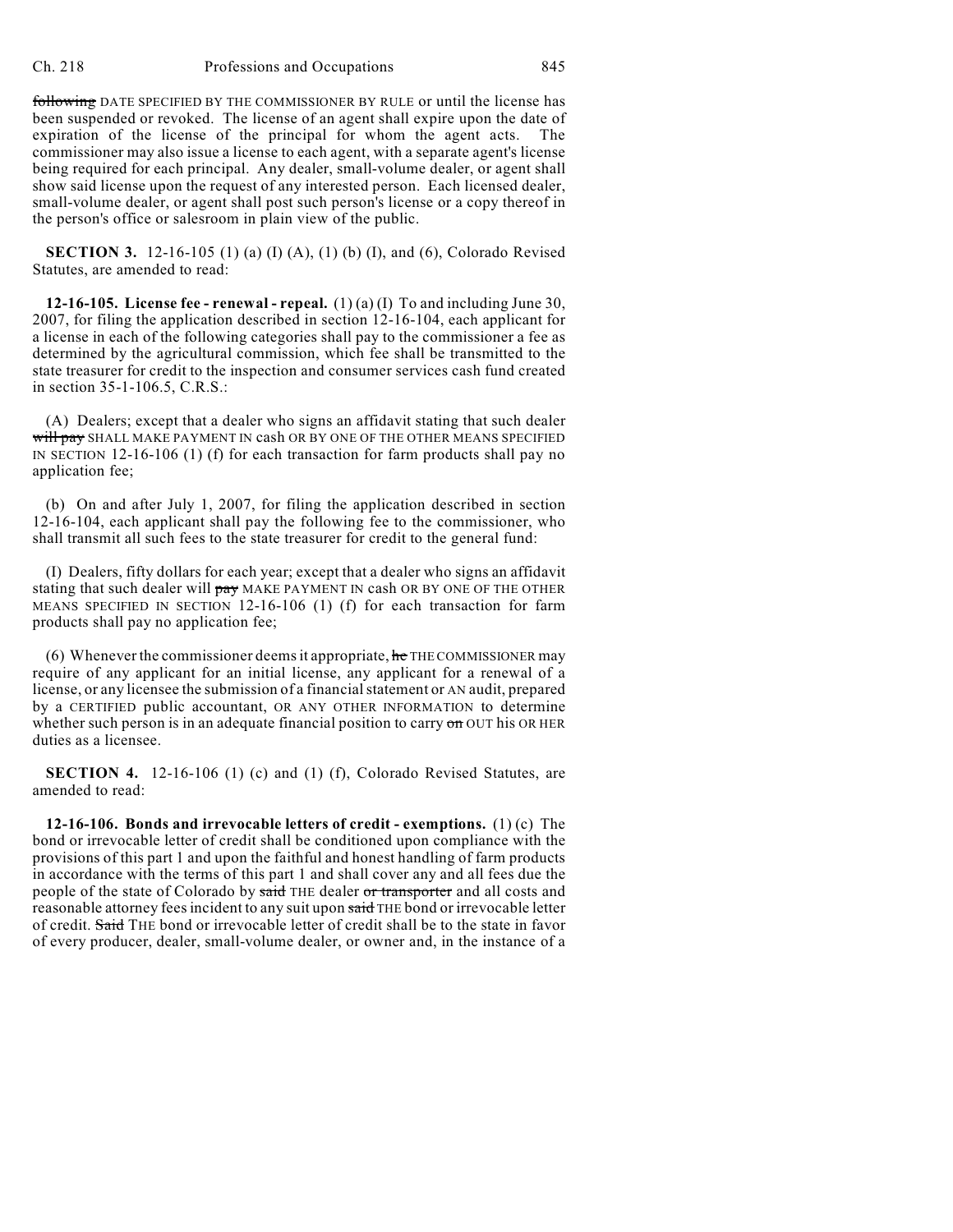bond, shall remain in full force and effect until cancelled by the surety upon thirty days' prior written notice to the commissioner.

(f) No bond or irrevocable letter of credit shall be required of a dealer who pays for farm products in cash or with a bank-certified check, A bank cashier's check, AN IRREVOCABLE ELECTRONIC FUNDS TRANSFER, or postal or western union A money order at the time the dealer obtains from the owner thereof possession or control of said THE farm products, or of an applicant for a license or a licensee operating under a bond required by the United States to secure the performance of his OR HER obligations; except that said THE bond shall include all obligations pertaining to Colorado farm products, and documentary evidence shall be furnished to the commissioner that the bond required by the United States is in full force and effect.

**SECTION 5.** 12-16-115 (1) (1), Colorado Revised Statutes, is amended to read:

**12-16-115. Unlawful acts.** (1) It is unlawful and a violation of this part 1 for any person to:

(1) If licensed as a cash buyer ACTING AS A DEALER WHO HAS SIGNED AN AFFIDAVIT IN ACCORDANCE WITH SECTION  $12-16-105$  (1) (a) (I), fail to pay MAKE PAYMENT in cash or farm products BY ONE OF THE OTHER MEANS SPECIFIED IN SECTION 12-16-106 (1) (f) for any transaction without first complying with the bonding requirements of section 12-16-106. Violation of this paragraph (l) shall constitute a class 1 misdemeanor.

**SECTION 6.** 12-16-202 (4.5) (a) (V), (8), and (8.5), the introductory portion to 12-16-202 (8.6), and 12-16-202 (8.6) (a), (15), (17), and (22), Colorado Revised Statutes, are amended to read:

**12-16-202. Definitions - rules.** As used in this part 2, unless the context otherwise requires:

(4.5) (a) "Commodity handler" means:

(V)  $\overline{\text{After June 30, 1994}}$ , Any person engaged in buying any commodity from the owner thereof for the commercial feeding of LIVESTOCK THAT ARE OWNED WHOLLY OR IN PART BY ANOTHER, AT AN ANIMAL FEEDING OPERATION WITH A CAPACITY OF more than two thousand five hundred head of livestock. at any one time which are owned, wholly or in part, by another THE COMMISSIONER SHALL ESTABLISH RULES TO DETERMINE THE CAPACITY OF ANIMAL FEEDING OPERATIONS FOR PURPOSES OF THIS ARTICLE.

(8) "Financial statement" means a statement which has been prepared by a public accountant and, at a minimum, shall consist of, but need not be limited to THAT ACCURATELY PRESENTS THE FINANCIAL CONDITION OF AN APPLICANT OR LICENSEE AND THAT INCLUDES, AT A MINIMUM, a balance sheet and a statement of income. The financial statement may not be audited, reviewed, compiled, or prepared by the applicant, whether an individual or a corporation or partnership. If the applicant is a corporation or partnership, the financial statement shall not be audited, reviewed, compiled, or prepared by any officer, shareholder, partner, or employee of the applicant.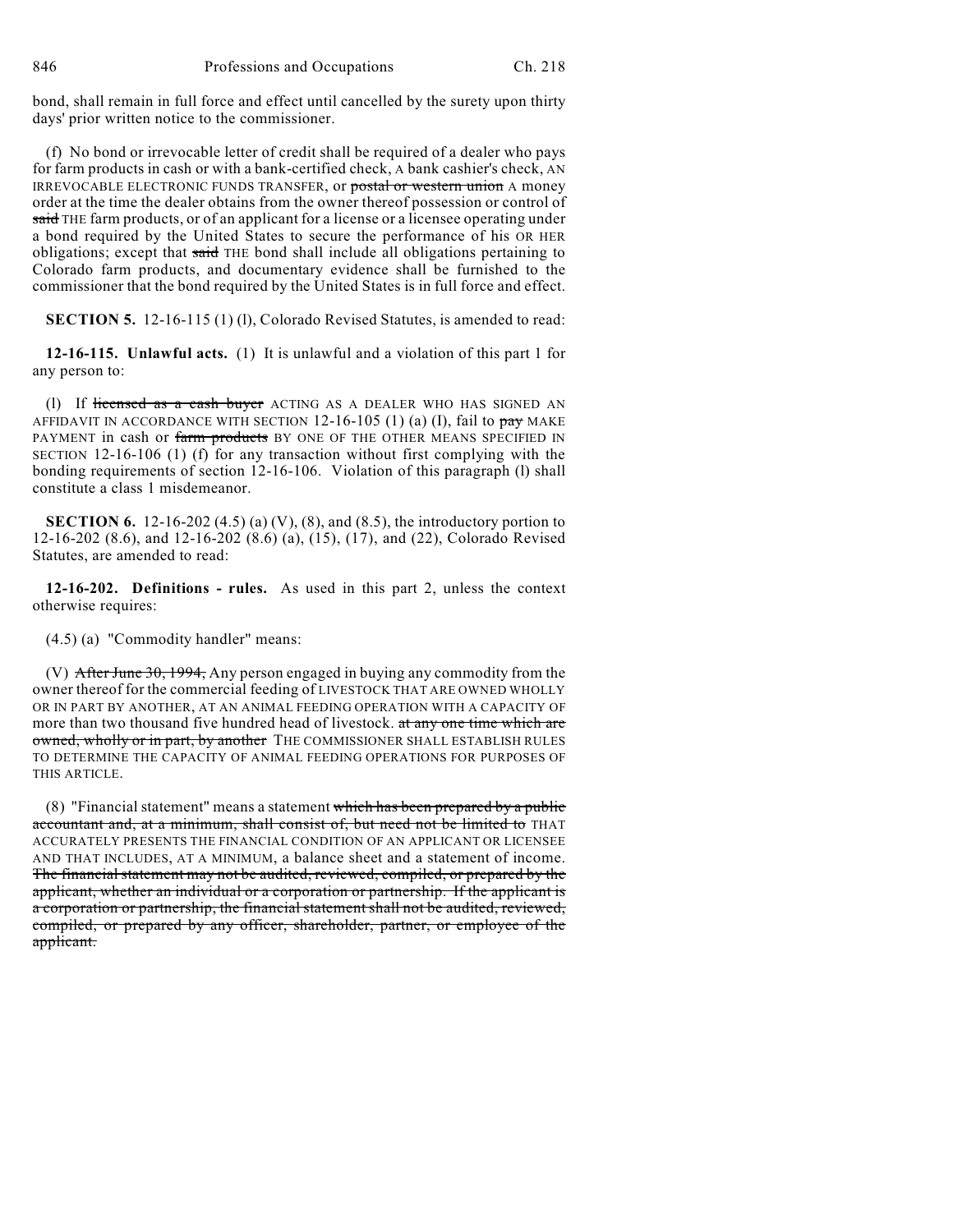(8.5) "Forwarded commodities" means commodities sent to a terminal warehouse and put on open storage in the name of the forwarding warehouseman WAREHOUSE OPERATOR.

(8.6) "Functional unit" means one or more warehouses which THAT constitute a single operating unit if:

(a) The same warehouseman WAREHOUSE OPERATOR operates each warehouse in conjunction with any other;

(15) "Processing" means the operation of canning, fermenting, distilling, extracting, preserving, grinding, crushing, flaking, mixing, or otherwise changing the form of a commodity for the purpose of reselling the commodity SELLING ANY OF THE RESULTING PRODUCTS.

(17) "Provisional insurance coverage" means a certificate or any other satisfactory evidence of fire and extended coverage insurance issued by an insurance company authorized to do business in this state insuring every commodity in the custody of a warehouseman WAREHOUSE OPERATOR, whether held for others or owned by the warehouseman WAREHOUSE OPERATOR, at the full local market value of each commodity.

(22) "Warehouseman" "WAREHOUSE OPERATOR" includes any person or existing legal entity owning, operating, or controlling any public warehouse.

**SECTION 7.** 12-16-203 (2), (4), and (5), Colorado Revised Statutes, are amended to read:

**12-16-203. Licenses - commodity handler - agent.** (2) Every person intending to act ACTING as a commodity handler or as an agent for a commodity handler in this state shall, EACH YEAR before March 1 of each year THE DATE SPECIFIED BY THE COMMISSIONER BY RULE, obtain a license from the department.

(4) Each functional unit shall obtain a separate license unless the warehouses which constitute the functional unit are within twenty-five miles of the warehouseman's principal office. Any person holding a valid warehouse license on June 30, 1989, shall not be required to obtain a separate license for each functional unit; except that, if such person adds or creates a functional unit on or after July 1, 1989, he shall obtain a separate license for each additional or newly created functional unit.

(5) Each commodity handler shall obtain a separate license for the handler's principal place of business and each of the handler's other places of business unless such other places of business are within twenty-five miles of the principal place of business and are operated under the supervision of the same management personnel using the same books and records.

**SECTION 8.** The introductory portion to 12-16-204 (1) and 12-16-204 (1) (c), Colorado Revised Statutes, are amended to read:

**12-16-204. Exemptions.** (1) The provisions of this part 2 that apply to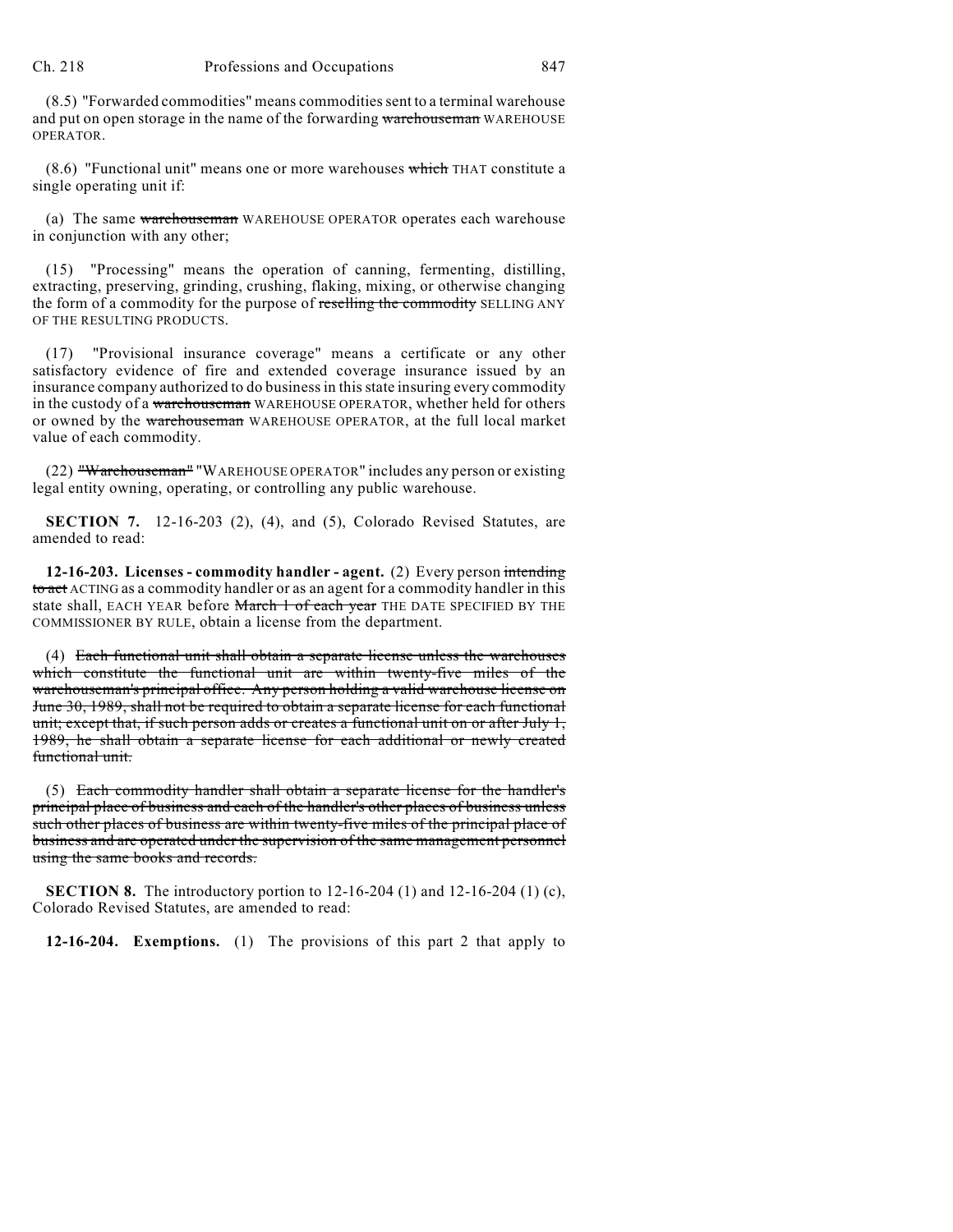warehousemen WAREHOUSE OPERATORS do not apply to the owner or operator of any public warehouse or other facility where the owner or operator:

(c) Keeps written evidence, as required by the department, which clearly shows that he THE WAREHOUSE OPERATOR maintains the commodities for one or more of the purposes set forth in paragraph (a) or (b) of this subsection (1). The department shall consider a commodity left or deposited with a warehouseman WAREHOUSE OPERATOR whose records do not include evidence that the commodity was left or deposited for one or more of the purposes set forth in paragraph (a) or (b) of this subsection (1) as a commodity deposited for storage and handling.

**SECTION 9.** 12-16-206 (1) (b), Colorado Revised Statutes, is amended to read:

**12-16-206. Licenses - requirements - rules.** (1) To receive or maintain a license, each applicant or licensee shall satisfy the following requirements:

(b) The applicant or licensee shall furnish the commissioner with a financial statement that presents accurately his or her financial condition. The commissioner may promulgate rules that clearly state the information required from each applicant or licensee under this section. Any financial statement submitted to the commissioner in support of a license application made pursuant to the provisions of this part 2 shall be confidential. WHENEVER THE COMMISSIONER DEEMS IT APPROPRIATE, HE OR SHE MAY REQUIRE ANY APPLICANT FOR AN INITIAL LICENSE, ANY APPLICANT FOR A RENEWAL OF A LICENSE, OR ANY LICENSEE TO SUBMIT A FINANCIAL STATEMENT OR AN AUDIT, PREPARED BY A CERTIFIED PUBLIC ACCOUNTANT, OR ANY OTHER INFORMATION THE COMMISSIONER DEEMS NECESSARY TO DETERMINE WHETHER SUCH PERSON IS IN AN ADEQUATE FINANCIAL POSITION TO CARRY OUT HIS OR HER DUTIES AS A LICENSEE.

**SECTION 10.** 12-16-207, Colorado Revised Statutes, is amended to read:

**12-16-207. Bailment of commodities.** (1) Acceptance of commodities for storage by a warehouseman for which a negotiable warehouse receipt is issued WAREHOUSE OPERATOR shall constitute a bailment and not a sale. STORED commodities so stored shall not be liable to seizure upon process of a court in an action against the bailee, except upon action by owners of the negotiable warehouse receipts STORED COMMODITIES or the commissioner to enforce the terms thereof; but, in the event of the failure or insolvency of a bailee, commodities shall be first applied exclusively to the redemption SETTLEMENT ON AN EQUAL BASIS of ALL outstanding negotiable warehouse receipts AND OTHER OPEN STORAGE OBLIGATIONS for commodities so stored with the bailee. In that event, commodities on hand in a particular warehouse of the bailee shall be first applied to the redemption and satisfaction of negotiable warehouse receipts and scale tickets issued by that warehouseman as the bailee.

(2) Forwarded commodities shall be used only to meet the storage obligation to the forwarding warehouseman WAREHOUSE OPERATOR.

(3) The purchase of a farm product COMMODITY does not constitute a bailment.

**SECTION 11.** 12-16-211 (2), Colorado Revised Statutes, is amended to read: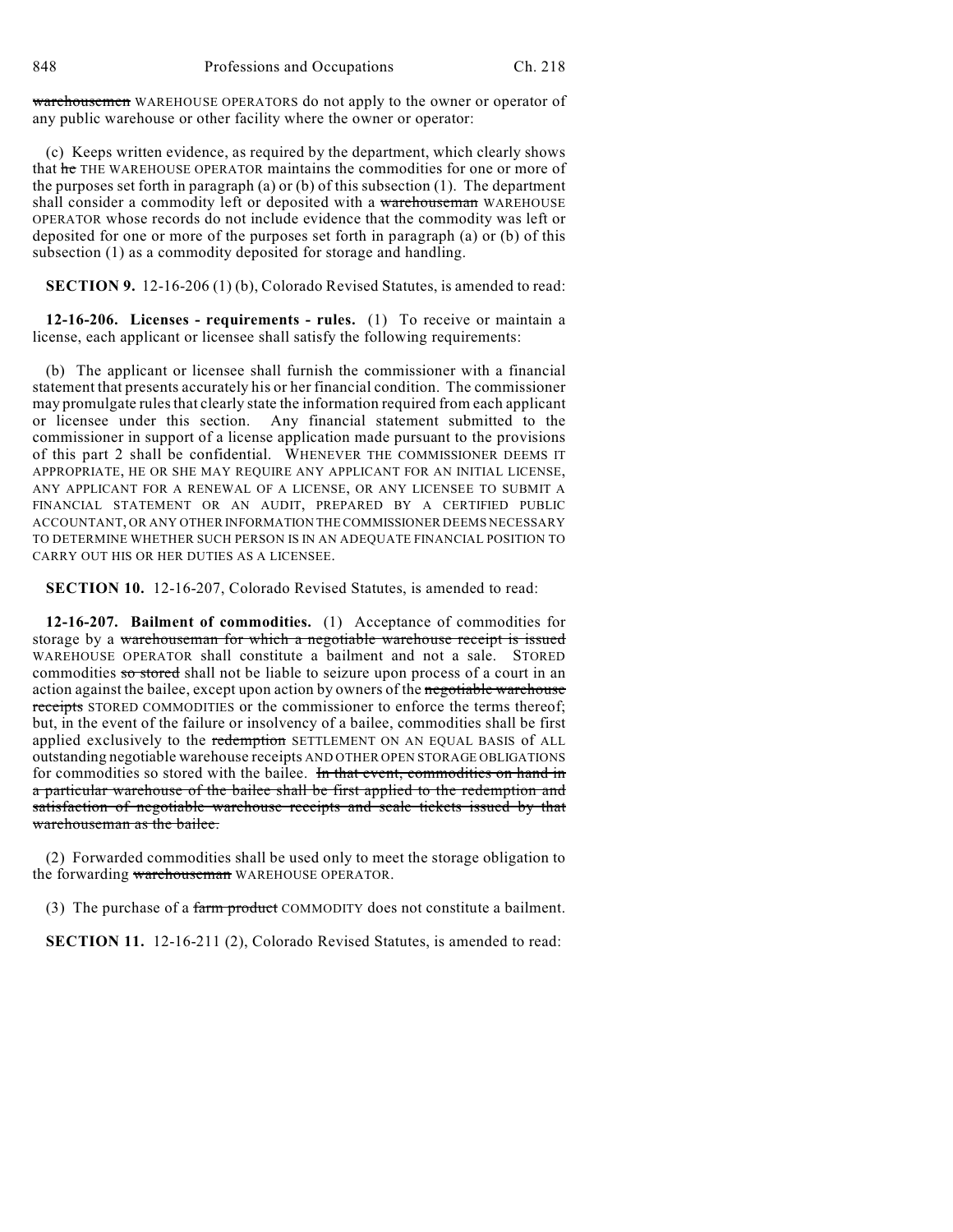**12-16-211. Obtaining negotiable warehouse receipts.** (2) Negotiable warehouse receipts shall conform to the terms set forth in section 4-7-202, C.R.S. The warehouseman WAREHOUSE OPERATOR shall maintain a file of all VOIDED, ISSUED, AND UNUSED warehouse receipts. Voided, issued, and unused.

**SECTION 12.** 12-16-212 (3) and (5), Colorado Revised Statutes, are amended to read:

**12-16-212. Use of scale tickets and negotiable warehouse receipts.** (3) When partial withdrawal of a commodity is made by an owner, the warehouseman WAREHOUSE OPERATOR shall make an appropriate notation thereof on the depositor's nonnegotiable warehouse receipt or on such other records as may be prescribed by the department. If the warehouseman WAREHOUSE OPERATOR has theretofore issued a negotiable warehouse receipt to the owner, he THE WAREHOUSE OPERATOR shall claim, cancel, and replace it with a new negotiable warehouse receipt, showing the amount of such owner's commodity remaining in the public warehouse.

(5) ACCEPTANCE OF COMMODITIES FOR STORAGE BY A WAREHOUSE OPERATOR FOR WHICH A NEGOTIABLE WAREHOUSE RECEIPT IS ISSUED SHALL CONSTITUTE A BAILMENT PROCESS AND NOT A SALE. If a warehouseman WAREHOUSE OPERATOR fails to claim and cancel a negotiable warehouse receipt issued on delivery for commodities stored in his THE WAREHOUSE OPERATOR'S public warehouse and the negotiation of which would transfer the right of possession of that commodity, he THE WAREHOUSE OPERATOR shall be liable, to a good faith purchaser for value, for his failure to deliver to the purchaser all the commodities specified in the receipt. This liability shall apply whether the purchaser acquired title to the negotiable warehouse receipt before,  $\sigma$  on, or after the delivery of any part of the commodity by the warehouseman WAREHOUSE OPERATOR.

**SECTION 13.** 12-16-214, Colorado Revised Statutes, is amended to read:

**12-16-214. Warehouse operator's liability for disposal of tainted commodities.** (1) A warehouse man WAREHOUSE OPERATOR shall be liable for any loss or deterioration of commodities in a public warehouse caused by his THE WAREHOUSE OPERATOR'S failure to exercise reasonable care of the commodities.

(2) If a warehouseman WAREHOUSE OPERATOR discovers that, as a result of a condition of a commodity placed in his THE WAREHOUSE OPERATOR'S public warehouse of which he OR SHE had no notice at the time of deposit, such commodity is a hazard to other commodities or to persons or to the public warehouse and if such commodity is not immediately removed by the owner upon the warehouseman's WAREHOUSE OPERATOR'S request, the warehouseman WAREHOUSE OPERATOR may sell the commodity after reasonable notice to all persons known to claim an interest in the commodity. If the warehouseman WAREHOUSE OPERATOR is unable to sell the commodity after a reasonable effort, he THE WAREHOUSE OPERATOR may dispose of it in any other lawful manner and shall incur no liability to the owner for such disposition.

(3) At any time before the sale or disposition authorized in this section, the warehouseman WAREHOUSE OPERATOR shall deliver the commodity to any person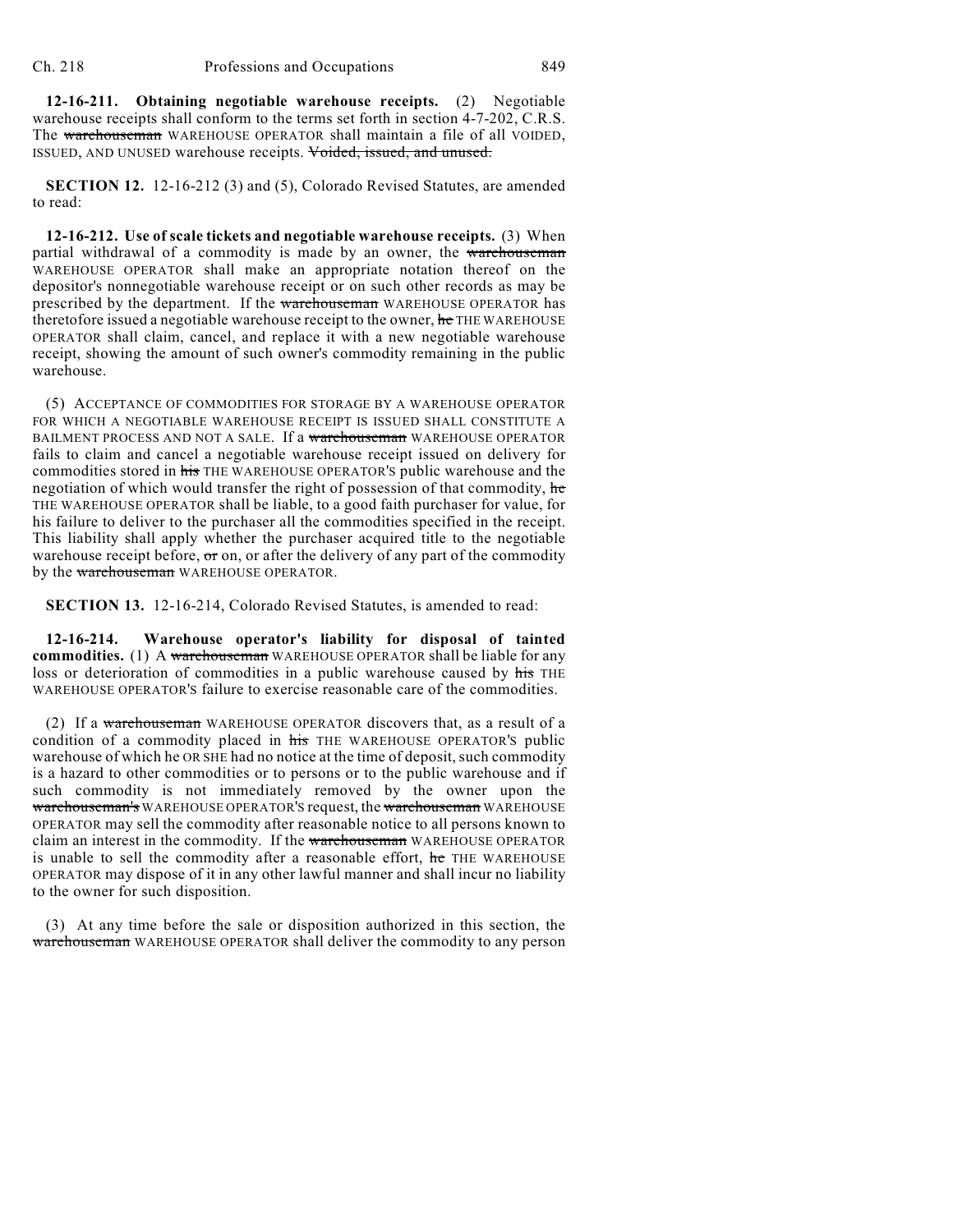entitled to it upon proper demand and payment of all charges incurred for the specific lot of that commodity.

(4) The commissioner may reject as unsuitable for storage any area of the warehouseman's WAREHOUSE OPERATOR'S premises, unless that area is used for storing the warehouseman's WAREHOUSE OPERATOR'S own commodities.

**SECTION 14.** The introductory portion to 12-16-216 (1), 12-16-216 (2), (3), (4), (5), and (6), the introductory portion to 12-16-216 (6.1) (a), and 12-16-216 (6.5) and (7), Colorado Revised Statutes, are amended to read:

**12-16-216. Procedure on shortage - refusal to submit to inspection.** (1) Whenever it appears probable after investigation that a licensed warehouseman WAREHOUSE OPERATOR does not have in his possession POSSESS sufficient commodities to cover the outstanding negotiable warehouse receipts, scale tickets, or other evidences of storage liability issued or assumed by him THE WAREHOUSE OPERATOR, the department may give notice to the warehouseman WAREHOUSE OPERATOR that he OR SHE is required to do all or any of the following:

(2) If the warehouseman WAREHOUSE OPERATOR fails to comply with the terms of the notice within twenty-four hours after the date of its issuance or within such further time as the department may allow, the department may do all or any of the following:

(a) Issue a cease and desist order pursuant to section 12-16-219;

(b) Take possession of all commodities in the public warehouse owned, operated, or controlled by the warehouseman WAREHOUSE OPERATOR and of all books, papers, records, and property of all kinds used in connection with the conduct or operation of his THE WAREHOUSE OPERATOR'S public warehouse business, whether such books, papers, records, and property pertain specifically, exclusively, directly, or indirectly to that business or are related to his OR HER handling, storage, or use of commodities in any other business;

(c) Apply to any court of competent jurisdiction for an order to enjoin the warehouseman WAREHOUSE OPERATOR from interfering with the department in the discharge of its duties as required by this section;

(d) Petition any court of competent jurisdiction for an order requiring the warehouseman WAREHOUSE OPERATOR or any person who has possession of any commodities, books, papers, records, or property of any kind used in connection with the conduct or operation of the public warehouse business who has refused to surrender possession to the department to surrender possession of the same to the department.

(3) Upon its taking possession of the commodities, the department may give written notice of its action to the holders of all negotiable warehouse receipts or other evidences of deposits issued for commodities to present their negotiable warehouse receipts or other evidences of deposits for inspection or to account for the same. Thereupon, the department shall cause an audit to be made of the affairs of such public warehouse with respect to any commodity in which there is an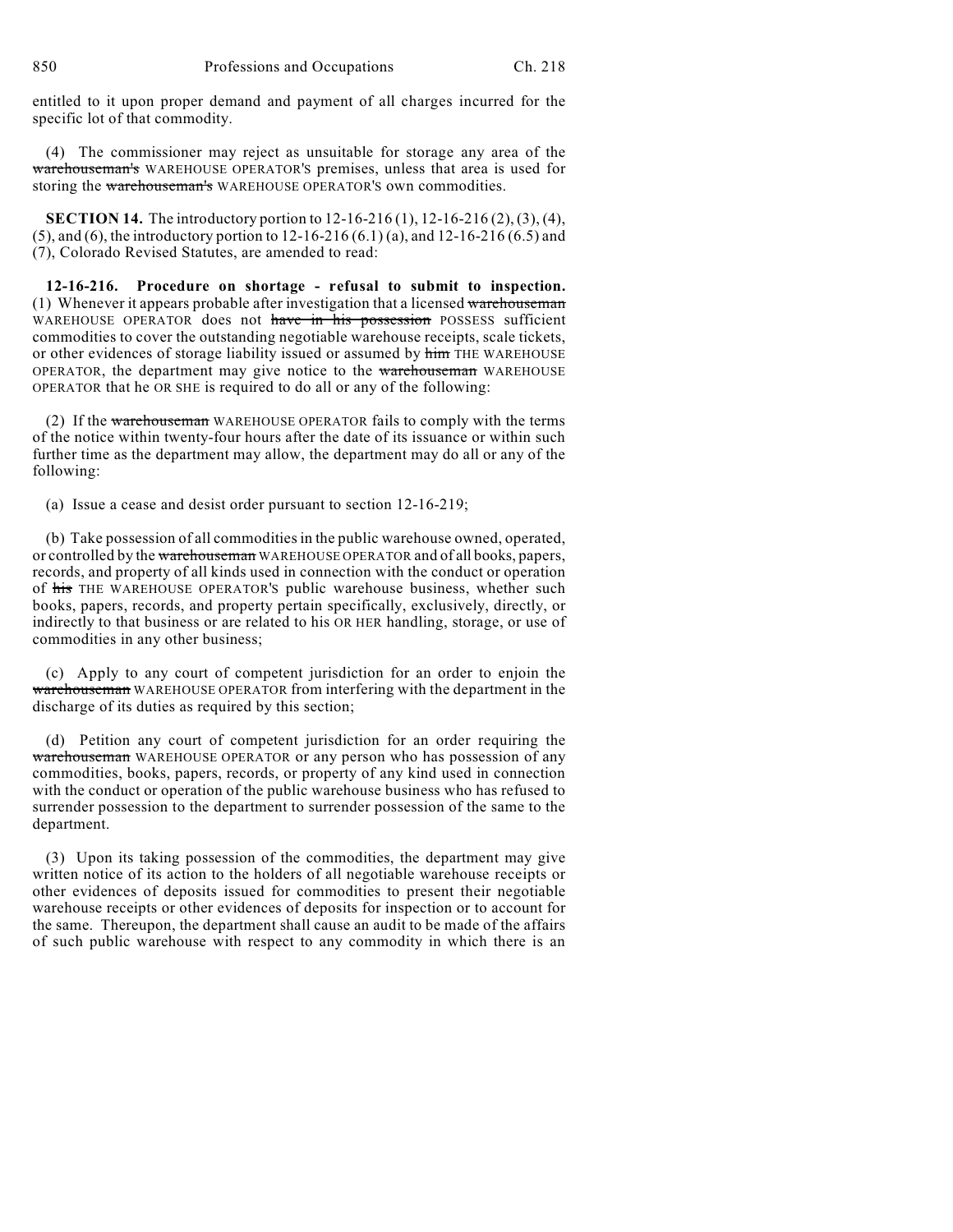apparent shortage, determine the amount of such shortage, and compute the shortage as to each owner of the commodity. The department shall attempt to notify the warehouseman WAREHOUSE OPERATOR of the amount of such shortage and attempt to notify each owner thereby affected. If the owner cannot be notified after a reasonable attempt by the department, the department shall not be held liable for any losses incurred by such owner.

(4) The department shall retain possession of the commodity in the public warehouse and of the books, papers, records, and property of the warehouseman WAREHOUSE OPERATOR until such time as the warehouseman WAREHOUSE OPERATOR or the warehouseman's WAREHOUSE OPERATOR'S bond or irrevocable letter of credit has satisfied the claims of all holders of negotiable warehouse receipts or other evidences of deposits. In case the shortage exceeds the amount of the bond or irrevocable letter of credit, the warehouseman's WAREHOUSE OPERATOR'S bond or irrevocable letter of credit shall satisfy such claims pro rata. Nothing in this section shall be construed to prevent the department from complying with an order of a court of competent jurisdiction to surrender possession.

(5) If during or after the audit provided for in this section or at any other time the department is of the opinion that the warehouseman WAREHOUSE OPERATOR is insolvent or in danger of becoming so or is unable to satisfy the claims of all holders of negotiable warehouse receipts or other evidences of deposits, the department may petition a court of competent jurisdiction in such county for the appointment of a receiver to operate or liquidate the business of the warehouseman WAREHOUSE OPERATOR in accordance with applicable law.

(6) At any time within ten days after the department takes possession of any commodities or the books, papers, records, and property of any public warehouse, the warehouseman WAREHOUSE OPERATOR may apply to a court of competent jurisdiction for an order requiring the department to show cause why such commodities, books, papers, records, and property should not be restored to his THE WAREHOUSE OPERATOR'S possession. Upon its being served notice, the department shall have not more than ten days to respond.

 $(6.1)$  (a) If a court of competent jurisdiction determines that all or any part of the commodities, books, papers, records, and property should not be restored to the possession of the warehouseman WAREHOUSE OPERATOR, the court may:

(6.5) If the warehouseman WAREHOUSE OPERATOR does not apply to a court of competent jurisdiction for a show cause order under subsection (6) of this section, the department's action is presumed valid, and the commissioner may determine the disposition of the commodities, books, papers, records, and property which THAT were in the public warehouse and seized pursuant to this part 2. Pending determination of the ownership of the commodities, any funds received from the disposition of the commodities shall be placed in an interest-bearing escrow account.

(7) All expenses incurred by the department in carrying out the provisions of this section shall be a first charge and lien upon the assets of the warehouseman WAREHOUSE OPERATOR; and such expenses may be recovered in a separate civil action brought by the department, represented by the attorney general, in a court in